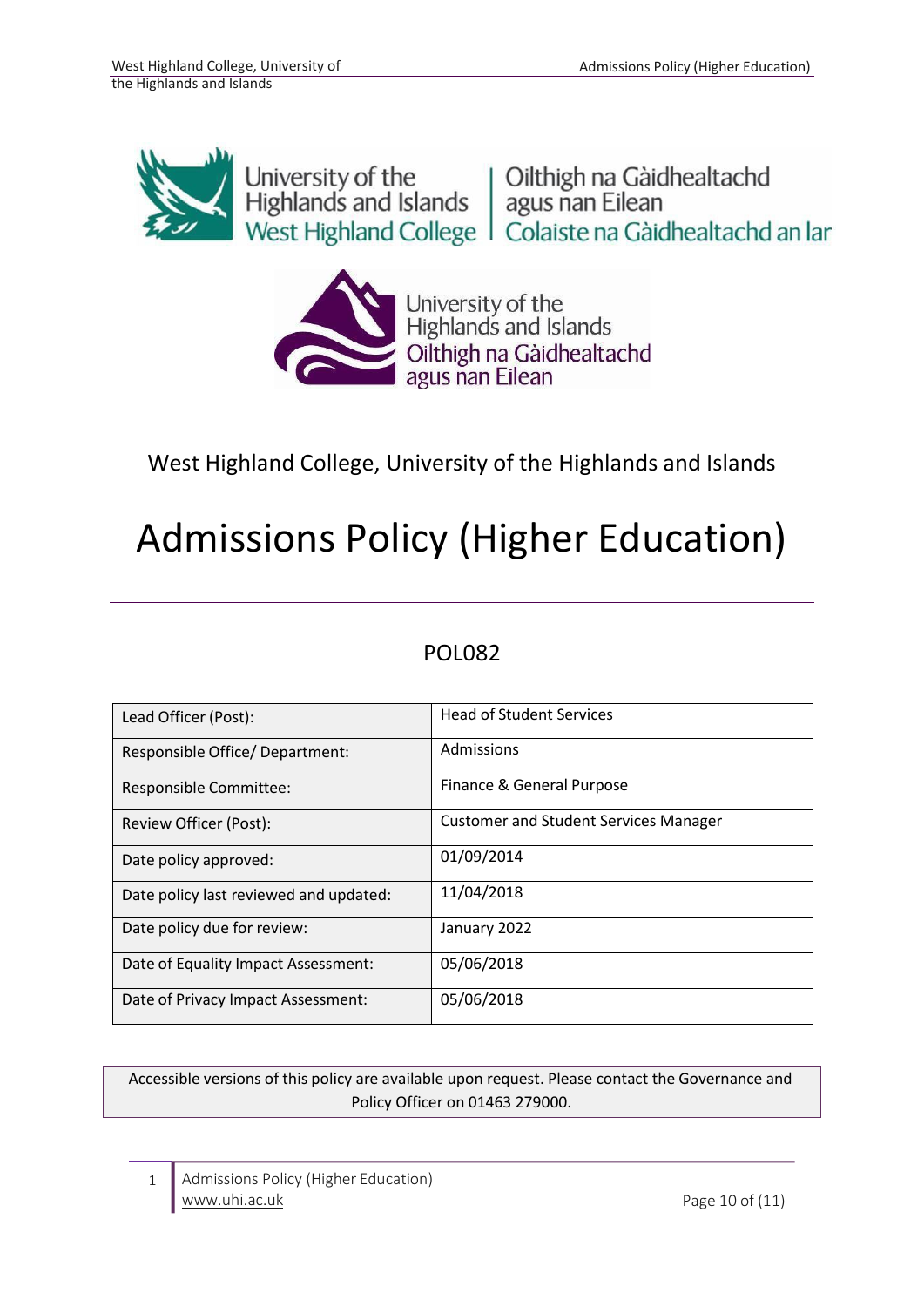Г

# Policy Summary

| Overview                         | The University of the Highlands and Islands operates a fair and open<br>admissions process committed to equality of opportunity and non-<br>discrimination. All applications are considered on merit and on the basis of<br>ability to achieve, without discrimination on grounds of age, disability,<br>gender identity, pregnancy and maternity status, race, religion and/or<br>belief, sex, sexual orientation or socio-economic background. The<br>university welcomes applications from all prospective students, including<br>those with care experience or who act as carers, and aims to provide<br>appropriate services to students with learning support needs or disabilities. |  |
|----------------------------------|--------------------------------------------------------------------------------------------------------------------------------------------------------------------------------------------------------------------------------------------------------------------------------------------------------------------------------------------------------------------------------------------------------------------------------------------------------------------------------------------------------------------------------------------------------------------------------------------------------------------------------------------------------------------------------------------|--|
| Purpose                          | To provide applicants, staff and university stakeholders guidance on how<br>admissions to higher education programmes at the University of the<br>Highlands and Islands operates, the admissions process, and<br>responsibilities for ensuring fair and open admissions processes.                                                                                                                                                                                                                                                                                                                                                                                                         |  |
| Scope                            | This policy covers all admissions to undergraduate and taught<br>postgraduate higher education programmes (ie SCQF levels 7 to 11), from<br>UK/EU and non-EU applicants, and is applied across the university<br>partnership.                                                                                                                                                                                                                                                                                                                                                                                                                                                              |  |
| Consultation                     | Academic Council, admissions review group, contextualised admissions<br>working group and the admissions practitioner group (ASG)                                                                                                                                                                                                                                                                                                                                                                                                                                                                                                                                                          |  |
| Implementation and<br>Monitoring | Admissions staff, academic decision makers, academic partner senior<br>managers and joint faculty executive will be responsible for implementing<br>and monitoring this policy.                                                                                                                                                                                                                                                                                                                                                                                                                                                                                                            |  |
| <b>Risk Implications</b>         | The policy is designed to inform potential applicants of our admissions<br>processes ensuring they are appropriately informed of what they can<br>expect and can make the right choices. The policy also ensures the<br>processes are conducted by the university in an effective and fair manner.                                                                                                                                                                                                                                                                                                                                                                                         |  |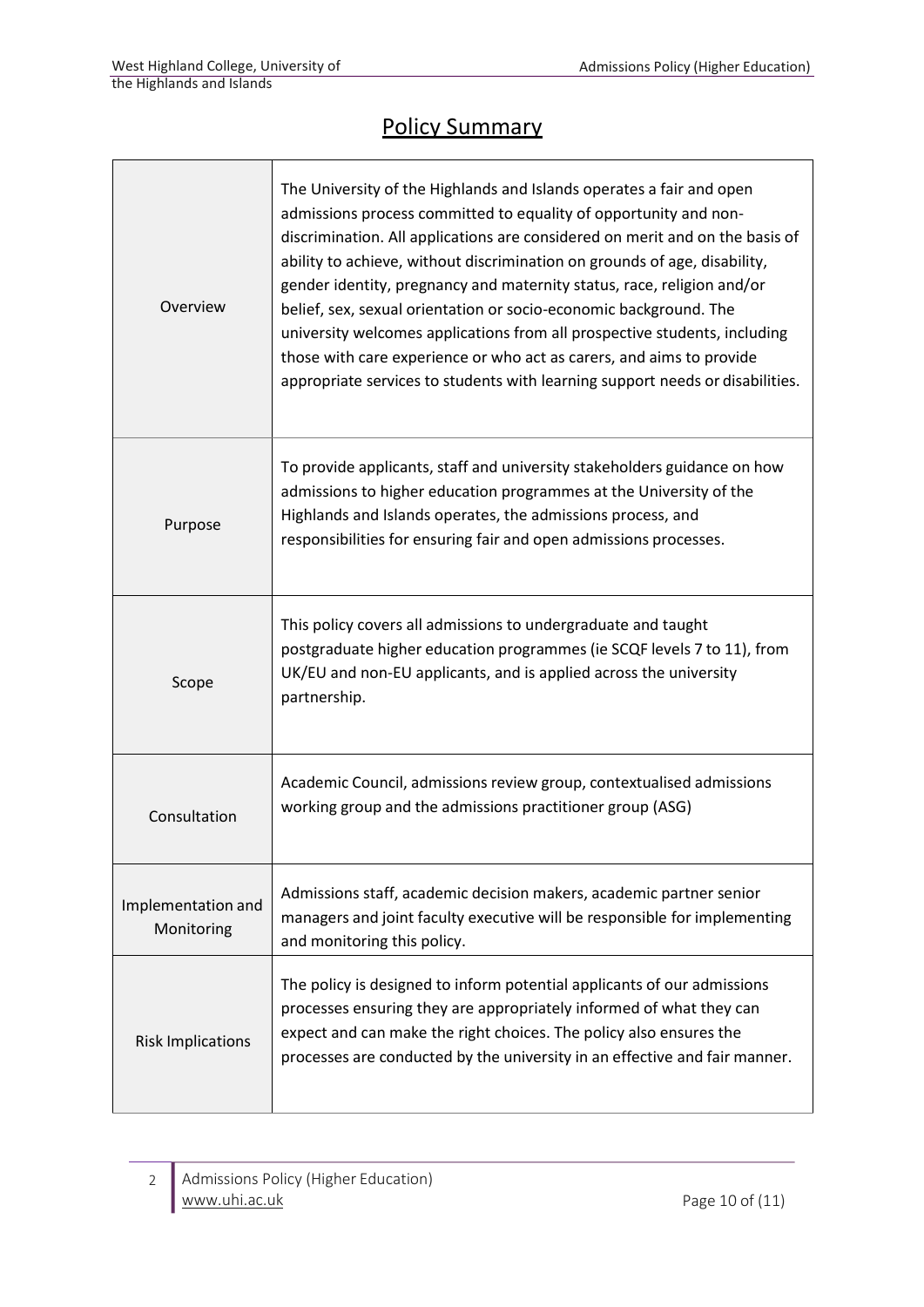| Link with Strategy | The university is committed to excellence in learning and teaching and to<br>providing opportunities to all who may benefit, through innovative and<br>inclusive approaches to learning and providing access to all allowing<br>flexibility of entry. |  |
|--------------------|-------------------------------------------------------------------------------------------------------------------------------------------------------------------------------------------------------------------------------------------------------|--|
| Impact Assessment  | <b>Equality Impact Assessment:</b>                                                                                                                                                                                                                    |  |
|                    | <b>Privacy Impact Assessment:</b>                                                                                                                                                                                                                     |  |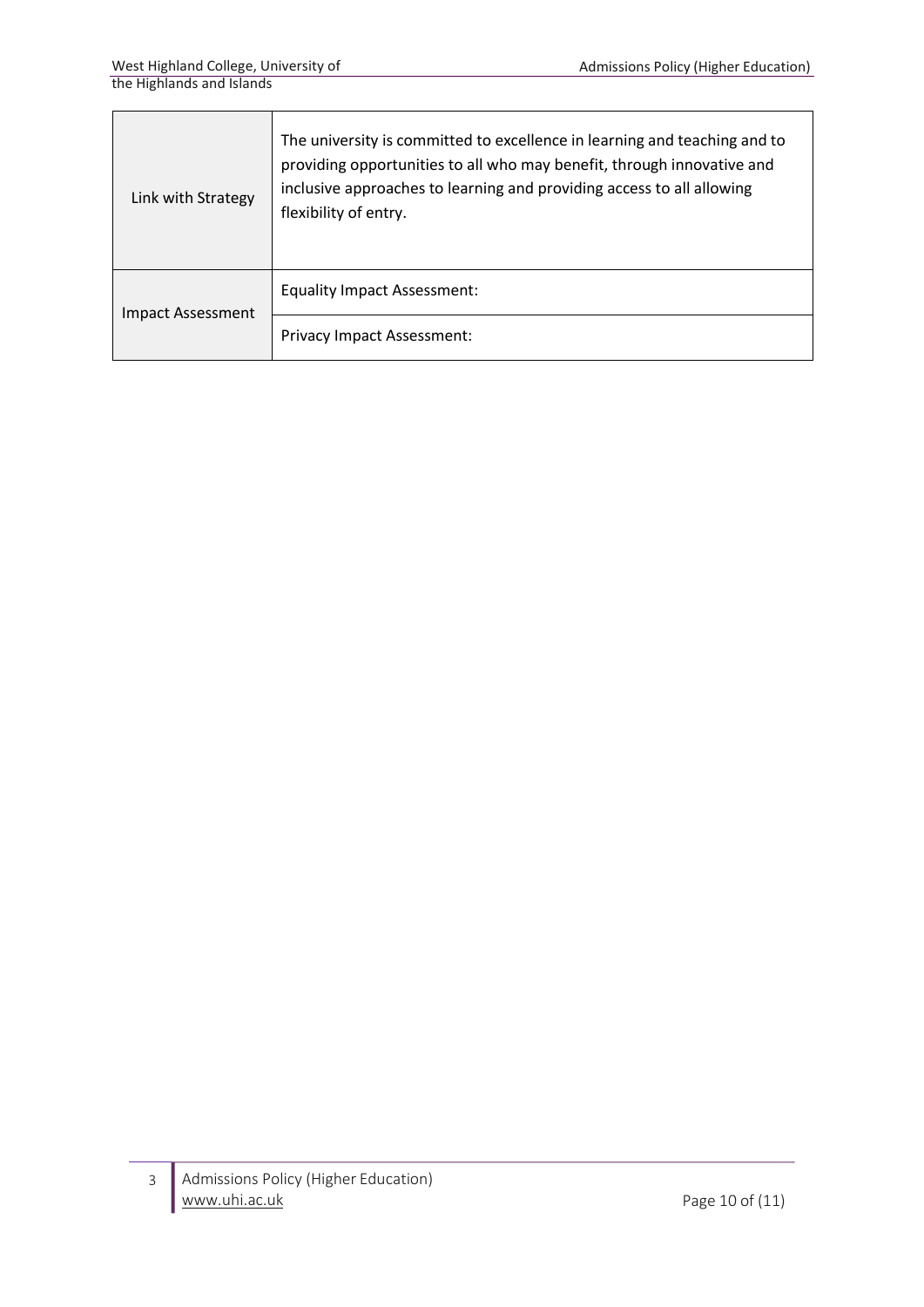## 1. Policy Statement

The university is a partnership of thirteen independent colleges and research institutions providing formal post-school education throughout the Highlands and Islandsregion. Integration of post-school education provides students with flexible progression through further (college) and higher (university) education and provides a single point of access for post-school education and training.

The university is committed to excellence in learning and teaching and to providing opportunities to all who may benefit through:

- Innovative and inclusive approaches to learning and teaching;
- Provision of programmes of study to facilitate entry to higher education for those from traditionally under represented backgrounds, including those who would otherwise be excluded by a combination of geography and personal circumstance;
- Flexibility of entry and certificated and accredited exit points, with students being encouraged to study to the highest level of their abilities.

## 2. Definitions

| EU          | <b>European Union</b>                               |
|-------------|-----------------------------------------------------|
| <b>UCAS</b> | University and College Application System           |
| UK          | United Kingdom                                      |
| <b>UKVI</b> | United Kingdom Visas and Immigration                |
| <b>SCQF</b> | <b>Scottish Credit and Qualifications Framework</b> |
| Tier 4      | Tier 4 (General) student visa                       |

### 3. Purpose

The purpose of this policy is to provide information and guidance to applicants and staff on the processes relating to recruitment, selection and admissions to higher education at the University of the Highlands and Islands. The guidance in this policy is underpinned by the 'principles of fair admissions' as described in the admissions section of the Quality Assurance Agency for Higher Education (QAA) code of practice. This policy aims to be transparent, reliable, valid, inclusive, supported by appropriate structures and processes enabling the selection of students who are able to complete their programme.

Detailed procedures and best practice documentation are provided to staff separately, ensuring that admissions processes are conducted in a professional and competent manner.

The policy provides links to various sources of information, enabling applicants to make an informed decision on their choice of programme of study, including clear information on what is required of them prior to application both academic and non-academic through published entry requirements as well as what they can expect to happen once they have made an application.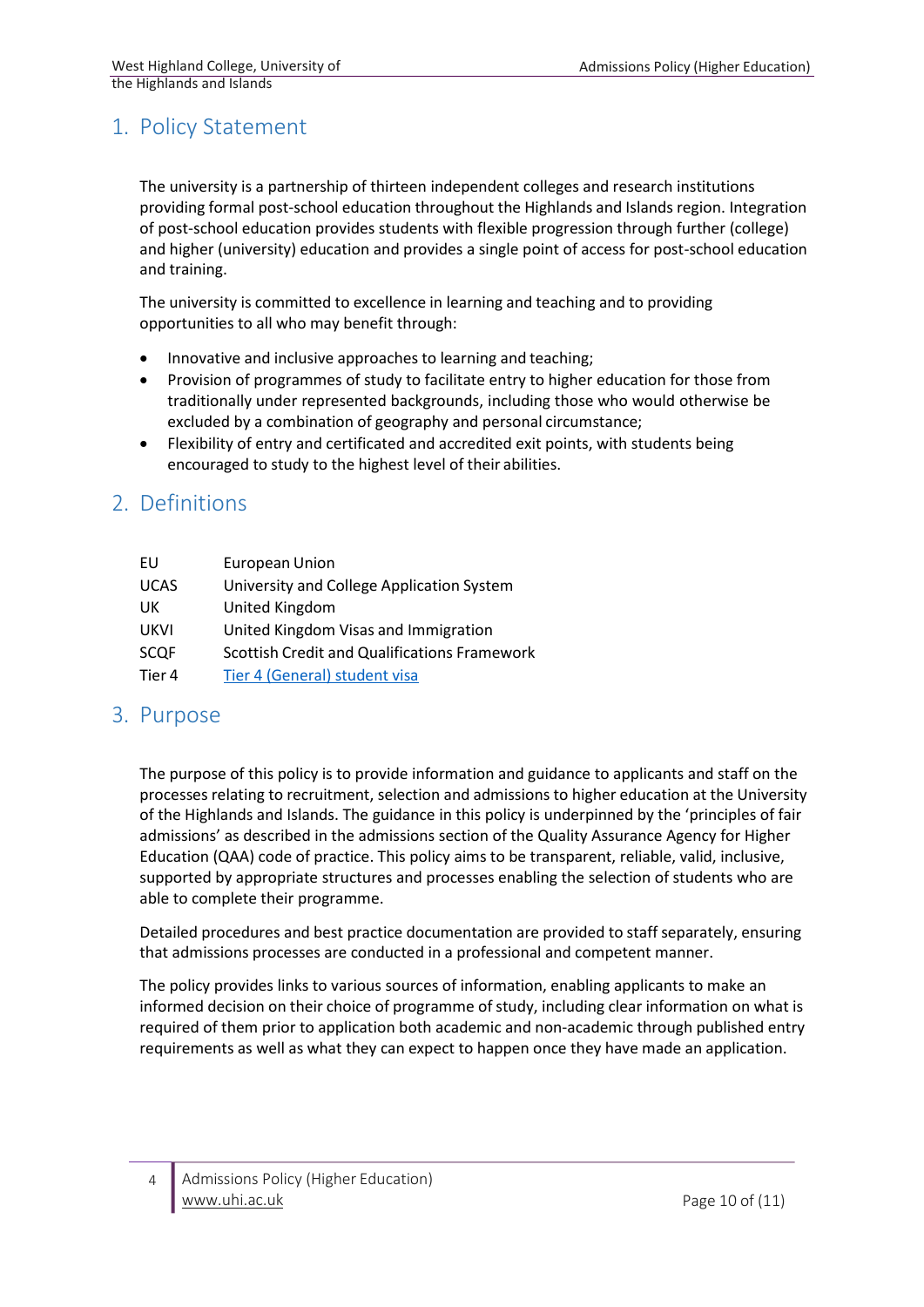## 4. Scope

This policy covers all admissions to undergraduate and taught postgraduate higher education programmes (ie SCQF levels 7 to 11), from UK/EU and non-EU applicants, and will be applied across the university partnership.

## 5. Exceptions

This policy does not apply to admissions to Further Education programmes. Please see the Admissions Policy (Further Education). This policy does not apply to admissions to postgraduate research study.

## 6. Notification

This policy will be available on SharePoint and on the Policies section of the university website.

# 7. Roles and Responsibilities

- 7.1. Academic Council has overall responsibility for this policy, and for monitoring and reviewing its application and implementation.
- 7.2. The Head of marketing and planning is the policy owner and will monitor implementation and compliance with this policy. The policy owner also has responsibility for maintaining and reviewing this policy as a controlled document according to the university's policy guidance and procedures.
- 7.3. Admissions staff across the partnership, academic decision makers, academic partner senior managers and joint faculty executive, are responsible for following and implementing the processes described in this policy.
- 7.4. The admissions policy will be operated through agreed procedures, which are detailed in guidance documents for staff. The content of the admissions guidance will be reviewed and assessed regularly to ensure alignment with the university's admissions policy and good practice within the sector by the admissions manager and admissions practitioner group (ASG).

## 8. Procedures

### 8.1. Fairness and equality

The University of the Highlands and Islands operates a fair and open admissions process committed to equality of opportunity and non-discrimination. All applications are considered on merit and on the basis of ability to achieve, without discrimination on grounds of age, disability, gender identity, pregnancy and maternity status, race, religion and/or belief, sex, sexual orientation or socio-economic background disclosed to us by the applicant. The university welcomes applications from all prospective students, including those with care experience or who act as carers, *A carer is 'anyone who cares, unpaid, for a friend or family member who due to illness, disability, a mental health problem or an addiction cannot cope without their support'*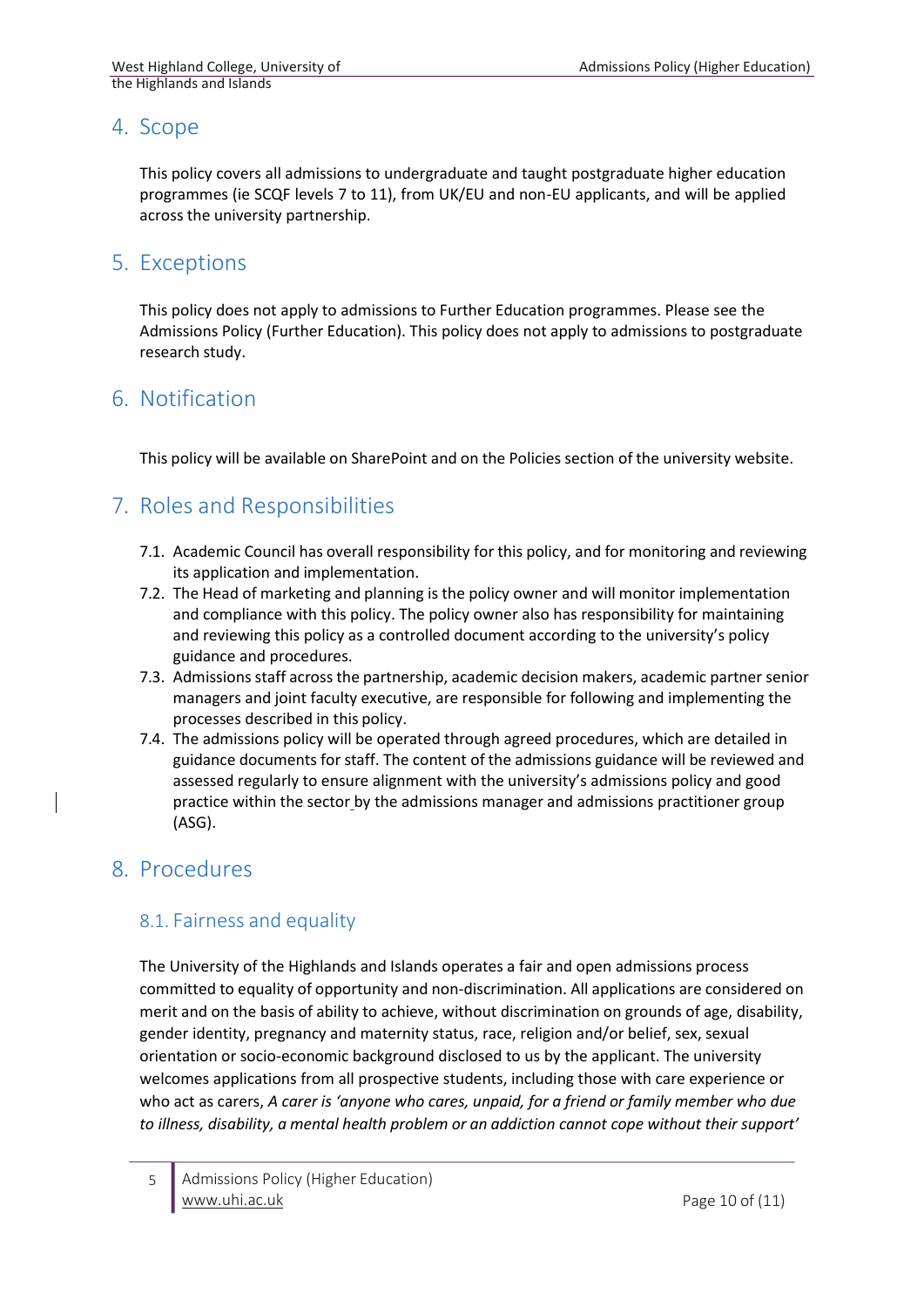*(Carers Trust, 2018).* We also aim to provide appropriate services to students with learning support needs or disabilities. The university is committed to providing all our students with a positive experience while they are studying with us and to offering the support and opportunities that help them fulfil their potential.

This is facilitated by the provision of:

- General information to prospective students designed to be accessible and socially inclusive with information about facilities and resources, including course information and support services;
- Minimum entrance requirements for taught programmes of study which may include specific subject requirements;
- An approach to admissions whereby the wider context of an applicant's background may be taken into account where an application falls short of the standard entry criteria for a programme, or where there is competition for places on aprogramme;
- A process whereby lifelong and experiential learning and continuous professional development are appropriately recognised and rewarded in terms of entry requirements and academic credit.

The university will ensure equality of opportunity in recruitment and selection procedures by making available appropriate support during the application process including opportunities for students to visit their intended learning environments and/or discuss their particular needs with staff.

The university's admissions policy, practice and procedures operate in accordance with relevant UK Code of Practice for Higher Education.

### 8.2. Contextualised Admissions

The university operates a Contextualised Admissions policy and practice which formalises our existing inclusive approach to admissions. Contextual data provided on an application form is used to assess an applicant's prior attainment and potential to succeed in higher education in the context of the circumstances in which their attainment has been obtained. This would apply to applicants who do not meet the standard entry requirements for the course, or where there is competition for places.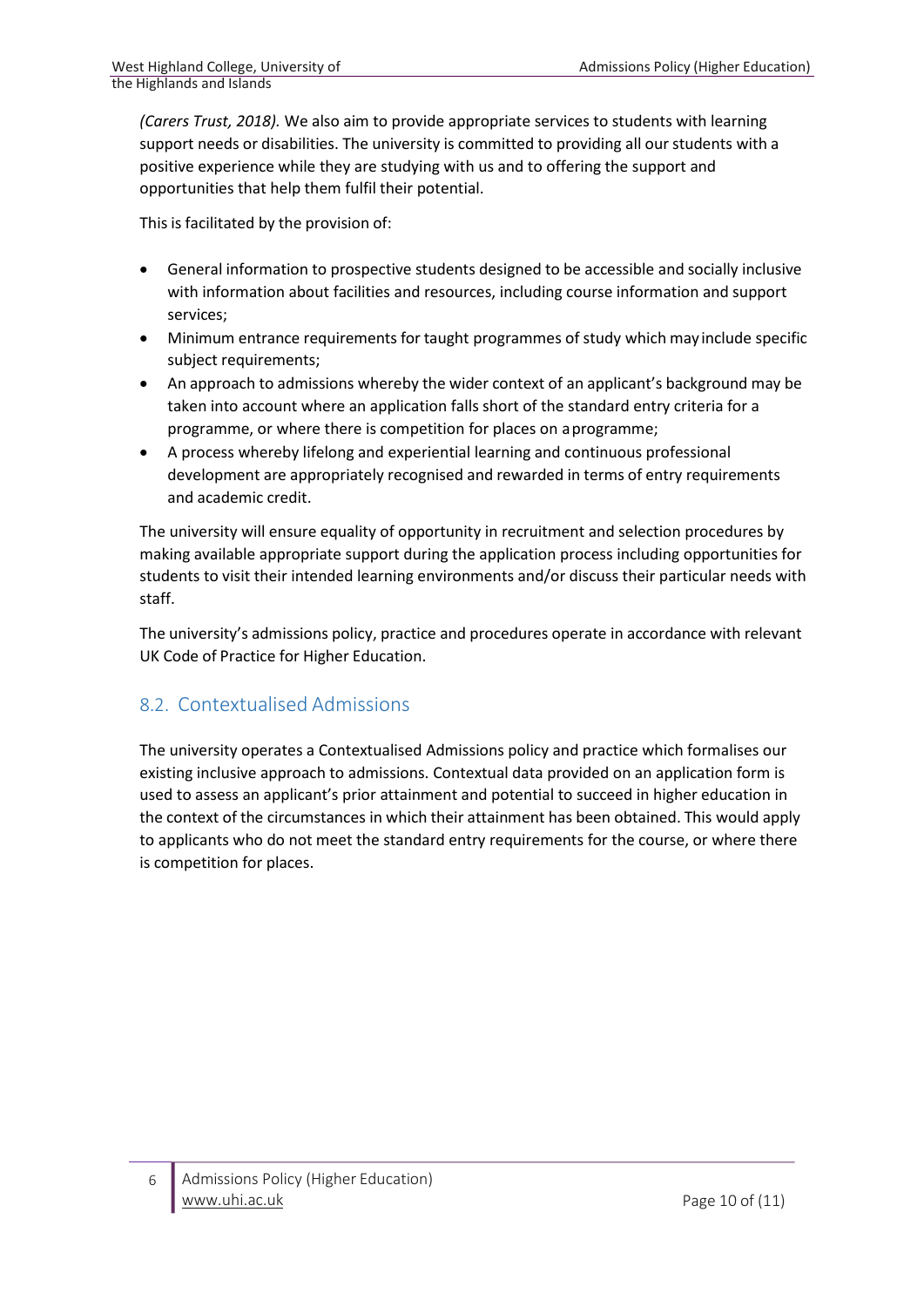The university uses five contextual indicators based on data provided in an applicant's course application form; these are listed in the table below:

| <b>Indicator</b>                                                                                                                                                                                                                                                                                 | <b>Data Collection - SITS</b>                                                            |
|--------------------------------------------------------------------------------------------------------------------------------------------------------------------------------------------------------------------------------------------------------------------------------------------------|------------------------------------------------------------------------------------------|
| 1. Applicants with experience of being<br>looked after / in care for a period of time.<br>The university aims to make an offer of a<br>place to care-experienced applicants who<br>meets the minimum entry requirements for<br>the course to which they have applied,<br>where this is possible. | Voluntary question on UCAS and on the university's<br>online and paper application forms |
| 2. Applicants whose parents or guardians                                                                                                                                                                                                                                                         | Voluntary question on UCAS and on the university's                                       |
| have not previously attended university                                                                                                                                                                                                                                                          | online and paper application forms                                                       |
| 3. Applicants who have participated in                                                                                                                                                                                                                                                           | Voluntary question on UCAS and on the university's                                       |
| outreach activity or access programmes                                                                                                                                                                                                                                                           | online and paper application forms.                                                      |
| 4. Applicants from schools with lower than                                                                                                                                                                                                                                                       | Schools data is held in SITS against the application                                     |
| average progression to HE (Schools for                                                                                                                                                                                                                                                           | record. The SHEP schools will be identified as schools                                   |
| Higher Education Programme SHEP)                                                                                                                                                                                                                                                                 | with lower than average progression to HE.                                               |
| 5. Applicants from Scottish Index of Multiple<br>Deprivation SIMD20 areas                                                                                                                                                                                                                        | SIMD20 identified from the applicant's post code                                         |

The university's published entry requirements are set at the minimum level required in order to succeed on the programme. Applicants flagged as contextualised who do not meet or are not predicted to meet these minimum entry requirements will still be considered for example through interview or other assessment method. It is important to establish the best option for the applicant to ensure they have the motivation, ability and necessary skills to succeed on the programme and if necessary, they may be offered an alternative access route.

## 8.3. Curriculum for Excellence

The university welcomes Curriculum for Excellence in Scotland and fully supports its aims to ensure that all children and young people develop the knowledge, skills and attributes they will need if they are to flourish in life, learning and work, now and in the future. The university recognises that, through Curriculum for Excellence, the ability to succeed may be demonstrated in a variety of ways and will consider this in applying its entry criteria to applicants.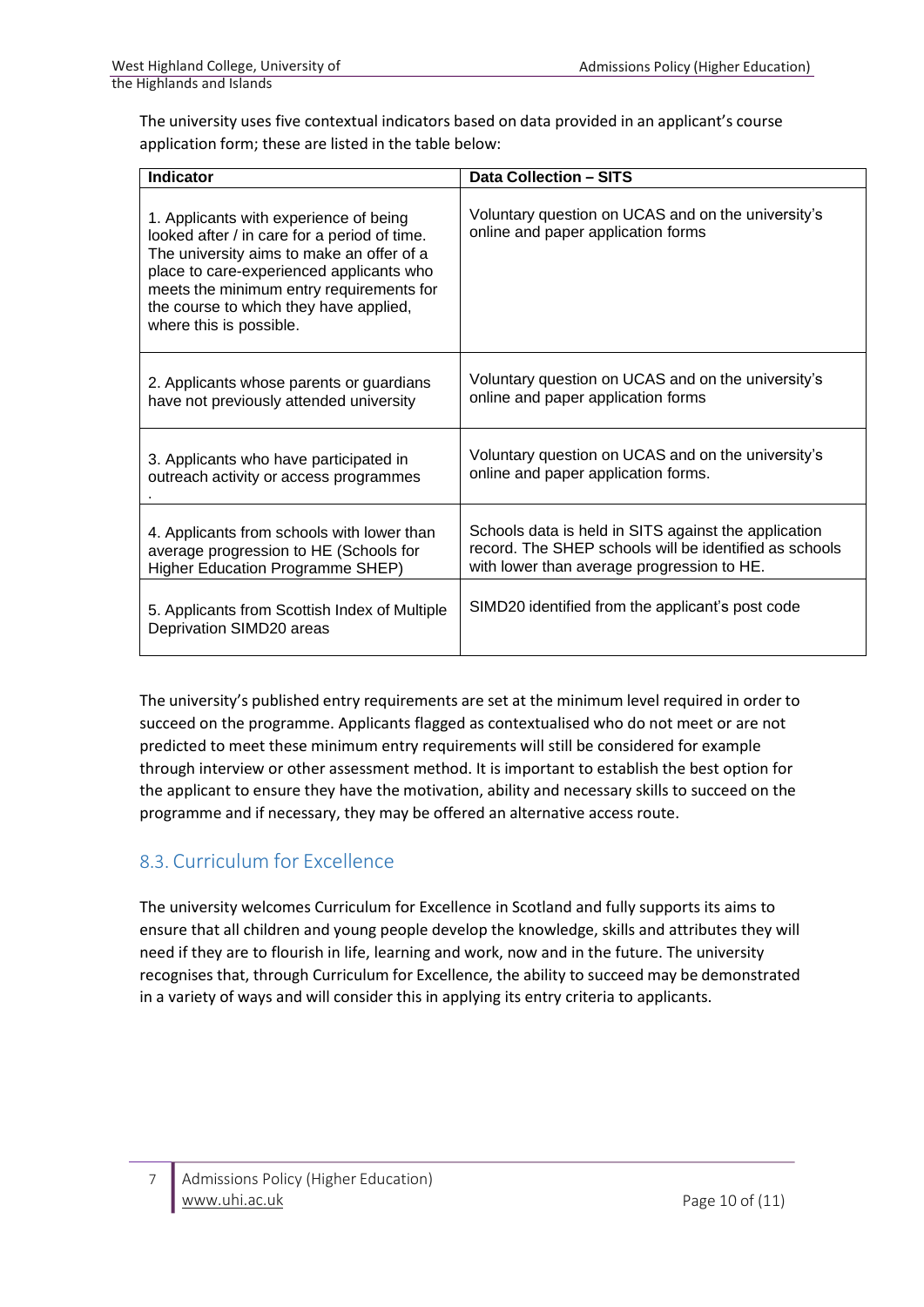### 8.4. Admission and selection

#### 8.4.1. Application process

Applicationsto full-time undergraduate degree programmes and all applications by school leavers should be made through UCAS (the University and College Application System). Applications for other programmes should be made using the university's online application form from the relevant course page on our website (paper copies and other formats are available on request). Applicants are encouraged to provide as much information as possible to assist in decision-making, including the timely submission of required evidence of qualifications and other supporting documentation.

Admissions decisions will be made as quickly as possible. In cases where selection interviews, auditions or portfolio reviews are required it may take longer for decisions to be reached. For some programmes, especially those with large volumes of applicants, applications from suitably qualified candidates may be held to a cut-off date to ensure equal consideration. Applicants are advised of the process and timescale of decisions on acknowledgement of application and through [information](http://www.uhi.ac.uk/en/studying-at-uhi/first-steps/already-applied/application-process-dates) provided on the university websit[e.](http://www.uhi.ac.uk/en/studying-at-uhi/first-steps/already-applied/application-process-dates)

Equal consideration will be given to all undergraduate applications received by the UCAS 'ontime' application deadline of 15 January in each year.

A record of the application including all evidence supporting a decision to admit or reject a student will be retained and kept securely by the university, in accordance with the university's student records retention policy.

#### 8.4.2. Interviews, portfolios and auditions

Some programmes involve a selection interview, audition or portfolio review as part of the decision-making process. A selection interview may also be required where entry qualifications were obtained more than six years previously. Where a selection interview, audition or portfolio review is required, the assessment criteria, required standards and assessment methodology will be clearly communicated to applicants in advance and support in undertaking the assessment will be available to students who may have additional support needs.

For any programme, applicants may be invited to attend one of the university's locations, or to a telephone or online meeting to learn more about the university, the programme, the intended location of study, and the study experience. Such meetings will not be part of the selection process but may include important information and guidance, which may influence the applicant's choice of programme, location and mode of study and applicants are encouraged to take part in such meetings.

Some courses, particularly those associated with health, education, sport and other regulated professions, may require applicants to join the Protection of Vulnerable Groups (PVG) scheme through Disclosure Scotland in order to undertake the programme of study. Occasionally other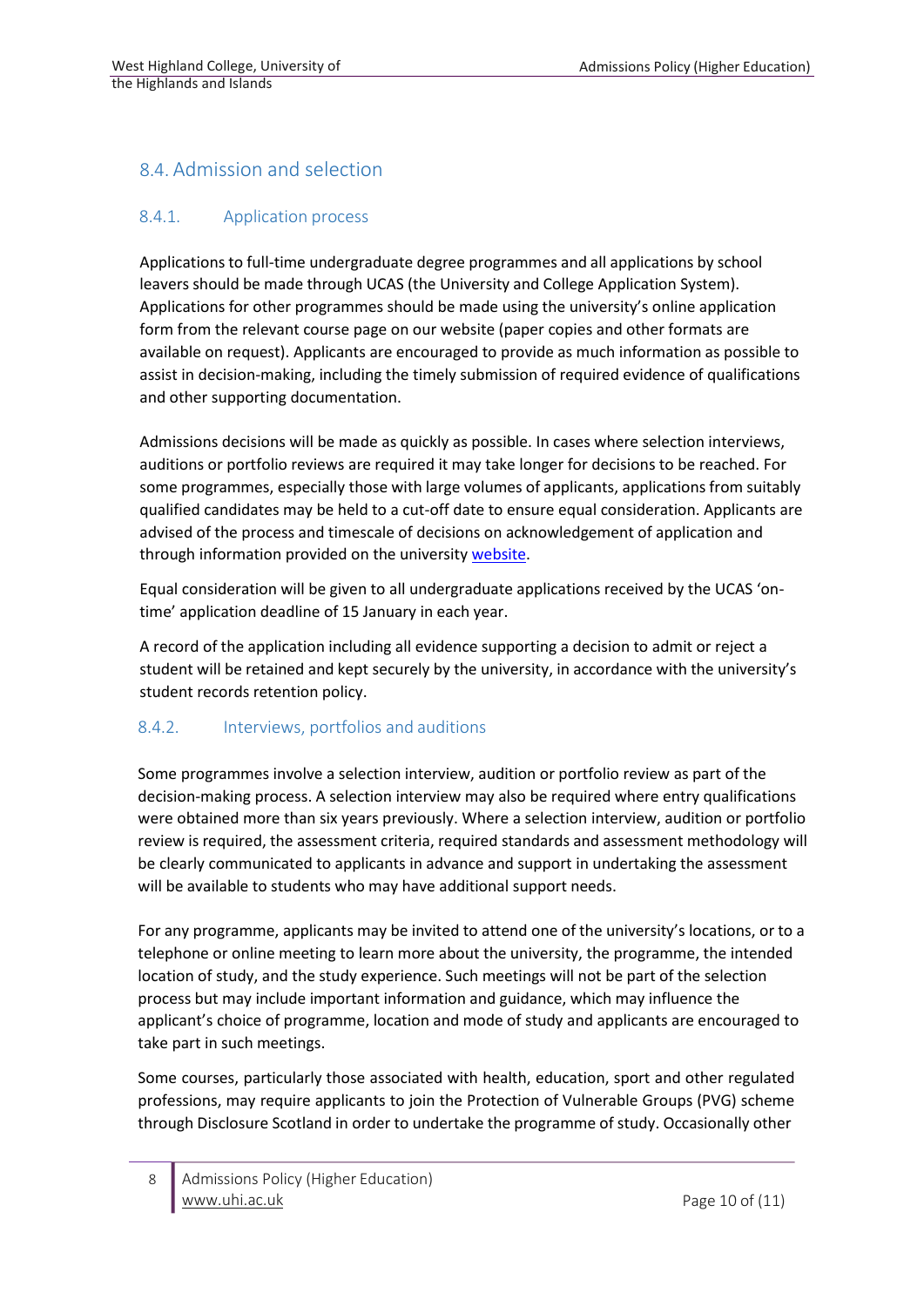criteria may need to be considered, such as the requirements of professional bodies, for example, applicants for our nursing programmes must pass an occupational health assessment, which assesses their ability to complete the programme.

#### 8.4.3. Offers

Minimum entry requirements including level of qualification, subject and grade are published for each programme of study. Offers to individual applicants are made on the based on these minimum criteria, but may include higher or further requirements, depending on a variety of factors including the level of competition for the programme. Where the applicant's credentials are not in English, the applicant must provide notarised translations so that the necessary equivalency checks can be made.

## 8.5. Recognition of prior learning

The university supports the principle of recognising prior learning wherever it occurs, and encourages prospective students to apply for this. Provided the learning can be assessed, it may be recognised as an alternative to standard entry requirements to enable entry to a programme, and/or for credit awarded towards a qualification.

The university supports th[e Scottish Credit and Qualifications Framework, a](http://scqf.org.uk/the-framework/about-the-framework/)nd uses this as a reference point when considering applicants without standard entry requirements, or who may be eligible for direct entry to later years of a programme. The university will consider:

- Certificated learning formal qualifications from a recognised awarding body may be used for credit transfer, either through partial exemption or for direct entry to later years of a programme.
- Non-certificated learning ie relevant experience, professional qualifications or other forms of learning; evidence will be required, to be assessed on a case-by-case basis.

More information is available in the university's [Recognition](https://www.uhi.ac.uk/en/studying-at-uhi/first-steps/recognition-of-prior-learning-and-credit-transfer/) of Prior Learning Policy.

#### 8.6. Access

The university has entered into access agreements with colleges and other institutions whereby specific awards, including higher national certificates and higher national diplomas, will be recognised as qualifications for direct entry to later years of study. More [information](http://www.uhi.ac.uk/en/studying-at-uhi/first-steps/articulation) on [access](http://www.uhi.ac.uk/en/studying-at-uhi/first-steps/articulation) is available on the [university's](http://www.uhi.ac.uk/en/studying-at-uhi/first-steps/articulation) website.

### 8.7. Deferred entry

The university accepts deferred entry to the majority of its courses; where this is not possible it is noted in the course information on UCAS course search.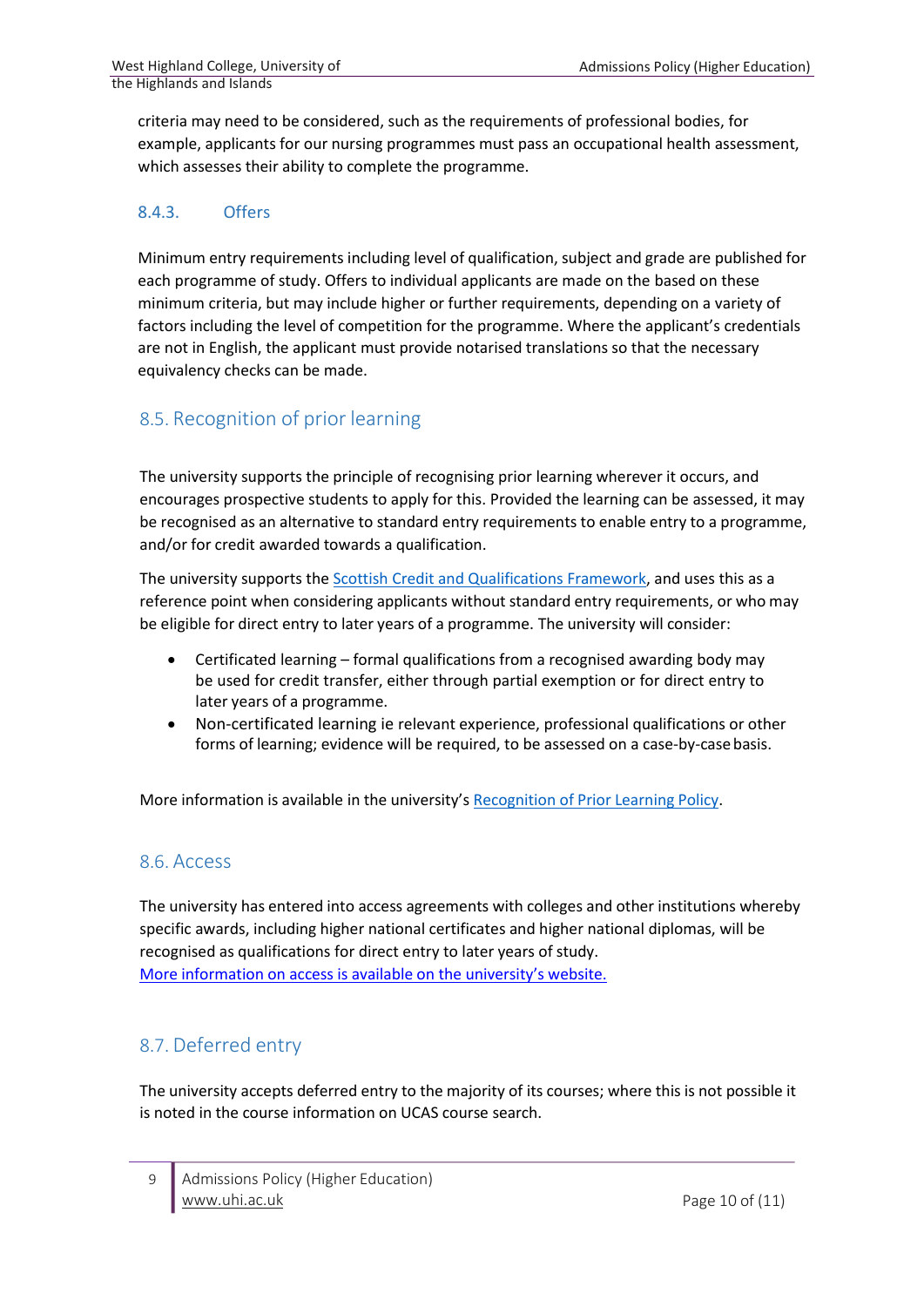## 8.8. International applicants (non UK/EU)

The University of the Highlands and Islands is a sponsor under the United Kingdom Visas and Immigration (UKVI) Tier 4 points based system.

International students must provide copies of their academic qualifications and, where relevant, evidence of English language competence (to the level stated in the academic regulations). Applicants will be made aware of and, if admitted, must abide by the requirements as stated in the university's [International](https://www.uhi.ac.uk/en/t4-media/one-web/university/study-at-uhi/international/international-student-agreement.pdf) Student Agreement.

### 8.9. General information

#### 8.9.1. Course change or cancellation

In situations where any of the university's courses have been subject to significant change, or discontinuation, applicants will be informed at the earliest opportunity. Where possible, applicants will be assisted to find alternative provision.

#### 8.9.2. Feedback to unsuccessful applicants

The university is committed to providing feedback, when requested, to any applicant whose application was unsuccessful.

#### 8.9.3. Appeals and complaints

If an applicant is dissatisfied with the outcome of an application for admission, they should discuss the matter with the relevant programme leader (for degree programmes) or the academic partner applied to (for non-degree programmes). If the matter is not resolved, the applicant may submit an appeal against an admissions decision through the assessment appeals procedure in Section 18.6 of the Academic [Regulations](https://www.uhi.ac.uk/en/about-uhi/governance/policies-and-regulations/regulations/)

For other issues, applicants may raise a complaint via the [complaints](https://www.uhi.ac.uk/en/about-uhi/governance/policies-and-regulations/policies/student-complaints-policy-and-procedure/) handling policy.

## 9. Legislative Framework

The Quality [Assurance](http://www.qaa.ac.uk/assuring-standards-and-quality/the-quality-code/quality-code-part-b) Agency for Higher Education (QAA)

UK Visa and [Immigration](https://www.gov.uk/government/publications/guidance-on-application-for-uk-visa-as-tier-4-student) policy